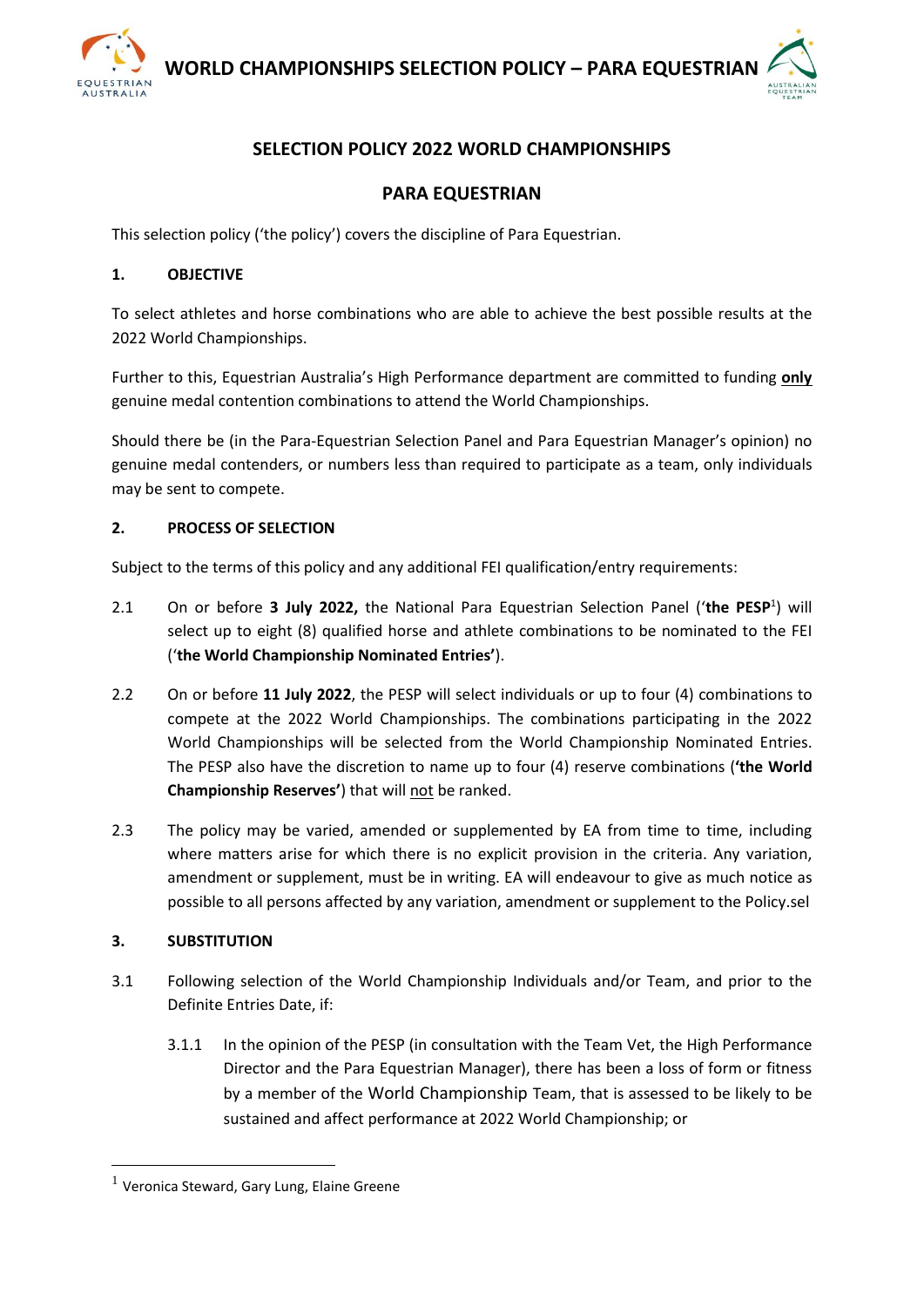

- 3.1.2 A member of the 2022 World Championship Team contravenes their athlete agreement, FEI Veterinary Regulations or EA Rules and policies; or
- 3.1.3 A member of the World Championship Team does not meet the requirements outlined in the Athletes Agreement, that member of the 2022 World Championship Team may be replaced by another combination who was included in the 2022 World Championship Reserves (**'a Substitution'**).

### **4. ELIGIBILITY FOR SELECTION FOR THE WORLD CHAMPIONSHIPS NOMINATED ENTRIES**

4.1 For **Athletes** to be eligible for selection for the World Championship Nominated Entries, all athletes must:

- 4.1.1 Be current members of EA;
- 4.1.2 Be eligible to compete for Australia as per FEI regulations Art. 119;
- 4.1.3 Be able to attend and participate in training clinics and camps as notified in writing, unless a written exemption has been granted by the High Performance Director or Para-Equestrian Manager in response to a timely written request from the athlete for an exemption;
- 4.1.4 be able and willing to undertake the training and competition program recommended by the High Performance Director and Para-Equestrian Manager after consultation with the athlete;
- 4.1.5 be willing to make their horse(s) available for examination at a time and location reasonably requested by the Team Vet and accept and implement the reasonable recommendations of the Team Vet;
- 4.1.6 have signed the Para-Equestrian National Squad Agreement
- 4.1.7 Satisfy any additional preconditions advised in writing to the athlete by EA prior to or at the time of selection for WORLD CHAMPIONSHIPS Nominated Entries;
- 4.1.8 demonstrate to the satisfaction of EA that they are not suffering any physical or mental impairment that would prevent them from competing in the Games to the highest possible standard; and
- 4.1.9 have acted and at all times act in such a manner so as to not bring the athlete, the discipline of Para Equestrian or EA into public disrepute or censure.
- 4.2 For Horses to be eligible for selection for the World Championship Nominated Entries, all horses must:
	- 4.2.1 be registered with EA or another FEI-recognised National Federation;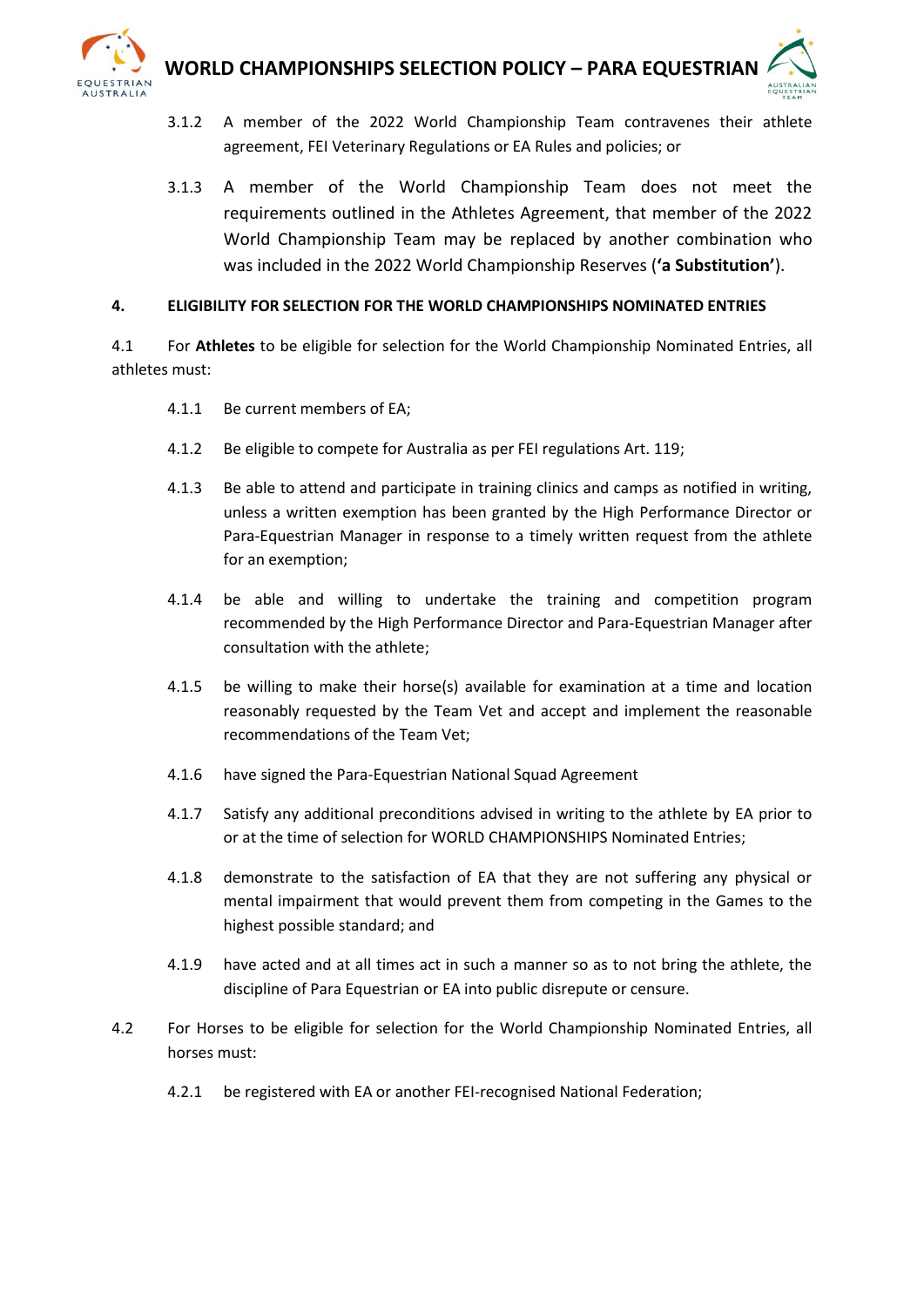

4.2.2 have passed a veterinary examination<sup>2</sup> to the satisfaction of the Team Vet;

## **5. APPEALS**

- 5.1 Appeals concerning non-selection of athletes and horses for the World Championship Team will be heard by an EA Appeal Tribunal in accordance with the EA Appeal By-Laws.
- 5.2 There will be one level of appeal only with the sole grounds for an Appeal being that this Selection Policy was not properly followed and/or implemented.
- 5.3 Only athletes may appeal their non-selection. Owners cannot appeal any decision. An athlete must lodge their notice of intention to appeal in writing with the CEO of EA within three (3) working days from the date of the announcement of the WORLD CHAMPIONSHIPS Squad.
- 5.4 It shall be a condition of selection for the World Championship Nominated Entries that each Athlete expressly agrees to and accepts the provisions of this clause 5 including, without limitation, clause 5.1

### **6. NOMINATION CRITERIA**

The nomination criteria combines both Competition Criteria and General Criteria.

### 6.1 Competition Criteria

To be considered for selection for the World Championships Team, all horses and athletes must have met the Minimum Eligibility Requirement for a Championship pursuant to the FEI World Championships 2022 - Qualification Criteria for Para-Equestrian Dressage:

## **[https://inside.fei.org/system/files/QualCrit\\_%20Seniors\\_2022.pdf](https://inside.fei.org/system/files/QualCrit_%20Seniors_2022.pdf)**

#### **Qualification Period:**

Start: 1 January 2021 End: 4 July 2022 In addition to the Tokyo 2020 Paralympic Games

## **Minimum Qualification Criteria** (art 8451 Para-Equestrian Dressage Rules)

Qualifying Events: Any CPEDI 3\* or above event during the qualification period in addition to the Tokyo 2020 Paralympic Games.

Qualification Score: All Athlete/Horse combinations must have attained (as a combination) a minimum 62 % score attributed by the Ground Jury in a Team Test or Individual Championship Test one time.

<sup>&</sup>lt;sup>2</sup> The timing and form of each horse's veterinary examination will be at the sole discretion of the Team Vet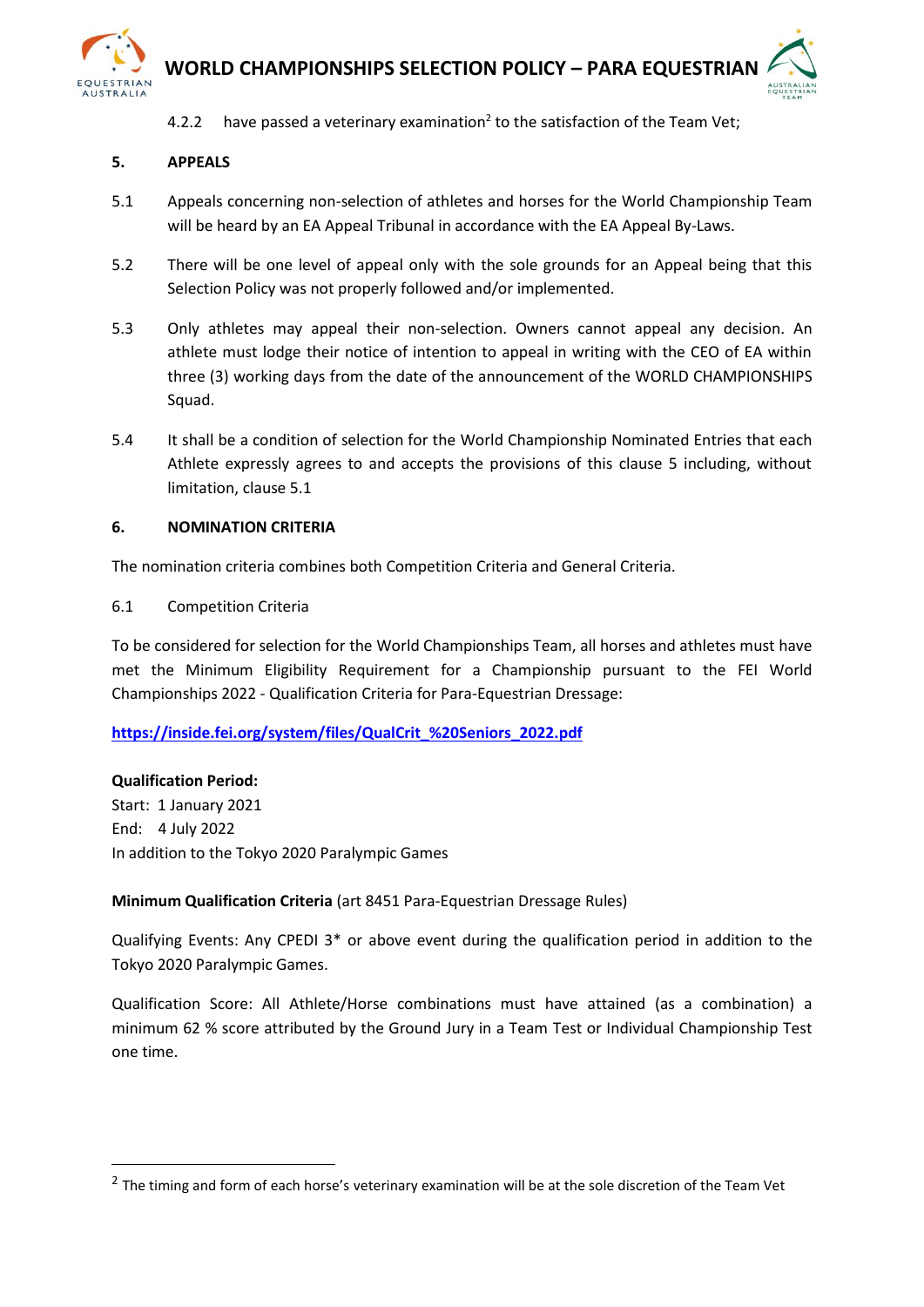

#### 6.2 General Criteria

In evaluating the performances of combinations that have met the Competition Criteria, the PESP will take into account the following General Criteria:

- (a) Competition considerations
	- (i) Have achieved an overall percentage of 70% or above in the Team or Individual Test in at least two (2) nominated World Championship Observation Events in 2022.
	- (ii) Target Scores for each grade to be taken into consideration when selecting the World Championships 2022 Team and/or Individuals are as follows:

Grade 1 79.01% Grade 2 74.59% Grade 3 77.24% Grade 4 74.72% Grade 5 75.31%

Target scores are based on the average of the gold, silver and bronze medal winning scores from the Team and Individual Tests in each Grade at the Tokyo 2020 Paralympics.

- (ii) Athletes must provide at least two (2) Team and two (2) Individual test scores from selected CPEDN Events or CPEDI3\* Events from 2022. These scores will be averaged to produce a final score then used to calculate a ranking list. The ranking list will be considered by the PESP as an indicator of performance standard.
- (b) Observation Events A list of three (3) Australian shows and any CPEDI3\* Western European/UK shows which has been discussed with the Para-Equestrian Manager may be nominated as Observation shows.

The three (3) Australian Observation Events are as follows;

- CPH Para Dressage National Championships CPEDI3\*:  $6<sup>th</sup> 9<sup>th</sup>$  April 2022
- Sydney CDI National Event:  $26<sup>th</sup> 28<sup>th</sup>$  April 2022
- Boneo CPEDI3<sup>\*</sup>:  $9<sup>th</sup> 12<sup>th</sup>$  June 2022

#### (c) Discretionary Considerations

The PESP has the discretion to place a greater emphasis on one or more of the general criteria in considering combinations for selection. In assessing the performances of Combinations, the PESP will consider the following competition based factors. These factors include, but are not restricted to: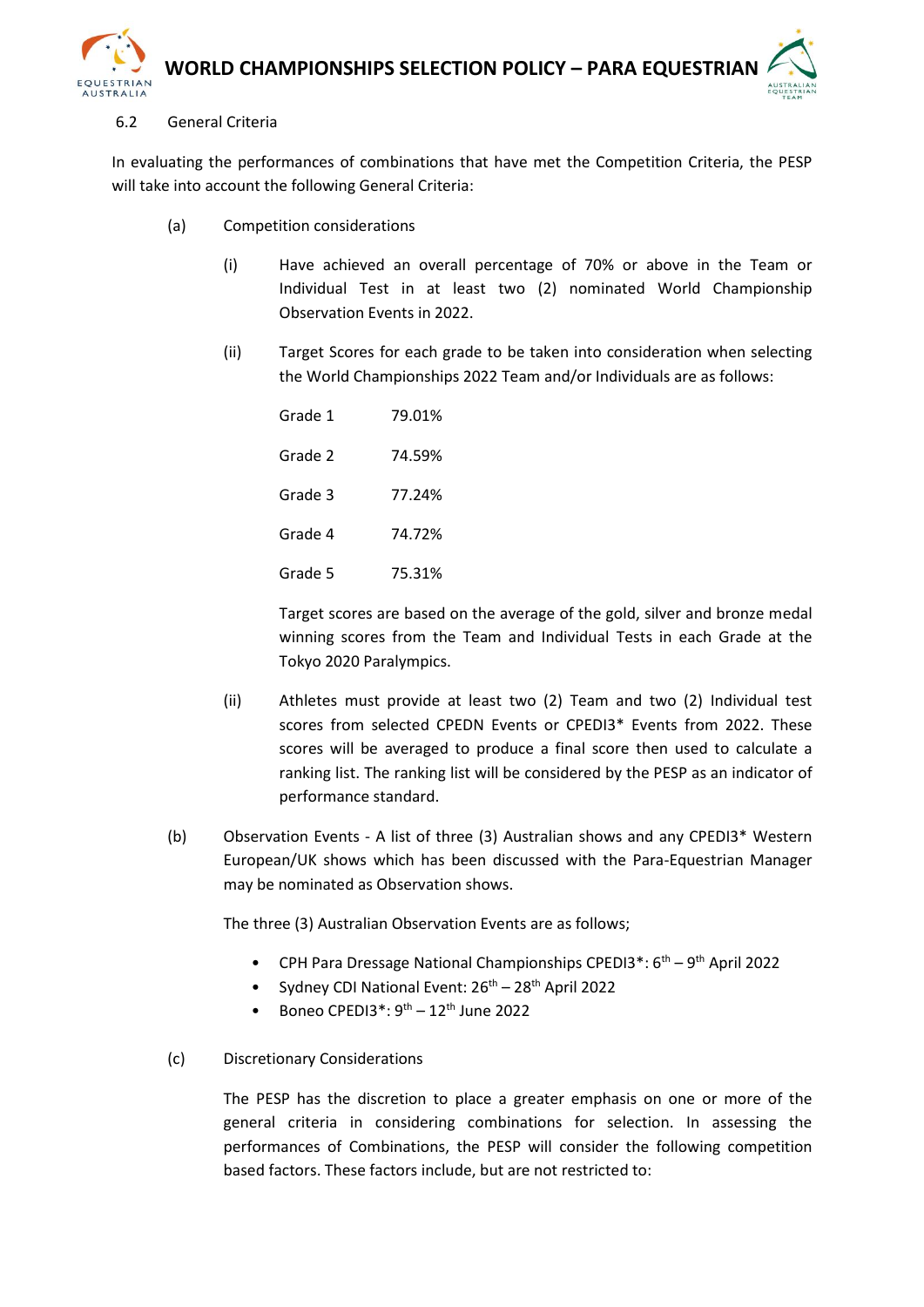

- (i) The performance of each Combination in relation to the quality and number of competitors;
- (ii) The technical features of the competition, in particular (but not limited to):
	- (a) The judging (including the breakdown of scores across multiple judges);
	- (b) the quality of the riding by an Athlete
	- (c) the atmosphere of the competition; and
	- (d) the general conditions under which the performance is achieved, such as weather, surface and footing.
- (iii) Where the aspect of 'current form' is to be considered, performances at most recent events may be taken into account as to how this relates to improving form
- (iv) Placing's at all CPEDIs (or nominated CPEDNs) within the selection period will be considered but do not necessarily position one rider above another in terms of selection.
- (v) A rider and horse combination maintaining a consistent standard during the selection period may be selected ahead of a combination that may have achieved higher scores, but whose performances are less consistent. Performances demonstrating an improving trend will be considered favourably.
- (vi) Results achieved at CPEDI events in Europe may carry a greater weighting in selection than those results achieved by combinations at competitions in Australia, dependent upon factors such as the quality of the field, level and experience of the judges, and any other factors that may affect the competition (at the sole discretion of the Selectors)
- (vii) The PESP at their discretion will take into consideration each athlete's ability to add to a positive team environment under the unique stressors of International Team Competition.

## **7. DISCRETIONARY CONSIDERATIONS**

7.1 Extraordinary Factors

In considering the performances of athletes and horses at events, training camps or other activities required under this policy, the Selection Panel may in their discretion give weight to extraordinary factors applying to that athlete and/or horse.

7.1.1 Athletes unable to compete at events, trials, training camps or other attendances required under this policy must advise the High Performance Director and Para-Equestrian Manager of this fact, and the reasons, in writing, before the commencement of the activity or as soon as practicable.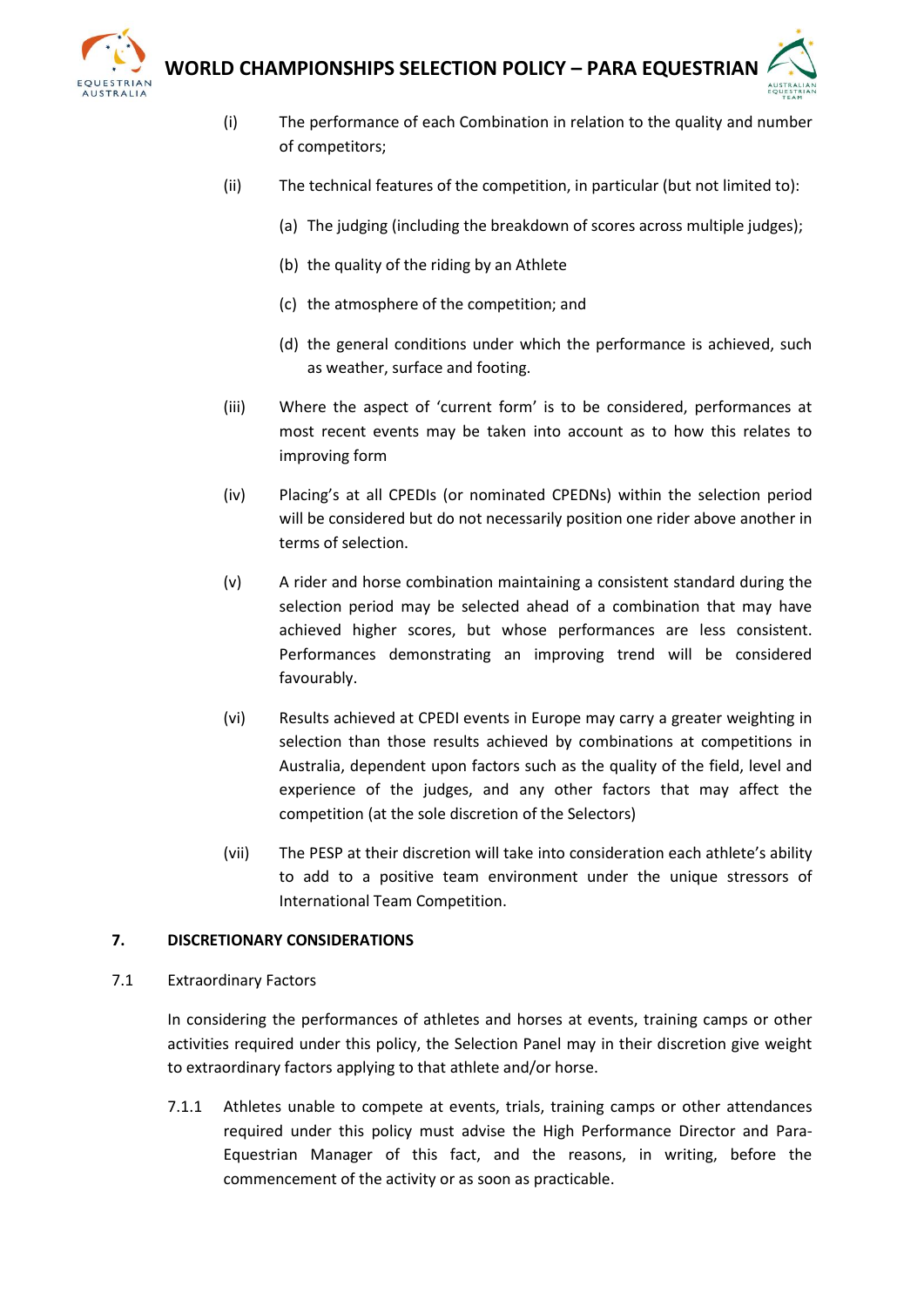



- 7.1.2 In the case of injury or illness, the athlete may be required to undergo a medical examination by a doctor or doctors nominated by EA.
- 7.1.3 In the case of illness or soundness problems of the horse, the horse will be required to undergo a veterinary examination by the National Team Vet or by a vet nominated by the Team Vet.
- 7.1.4 In the case of bereavement, equipment failure, travel delays, quarantine factors or other extraordinary factors, the Selection Panel will make a decision on an individual basis.
- 7.2 Removal from a List

### Athletes who:

- 7.2.1 by reason of illness, injury or soundness problems to either their horse or themselves are unable to perform to the required standard as determined by the Selection Panel (after having received advice from a medical practitioner or the Team Vet); or
- 7.2.2 contravene the FEI or EA Codes of Conduct, FEI Veterinary Regulations or EA Rules and policies; or
- 7.2.3 fail to comply with the terms of their Athletes agreement; or
- 7.2.3 do not meet any other stated requirement communicated to them in writing by EA,

may be removed from the World Championship Squad. Removal from the World Championship Squad by the EA Selection Panel may only be with the prior written approval of the HPD of EA.

#### **8. POST SELECTION SUBSTITUTIONS**

If, after team selection, the horse sustains an injury and/or exacerbates an earlier injury and/or shows symptoms of an illness at any time up to the point of competition, the horse will be subject to an assessment of the current form of the horse to compete at the expected level. This assessment will be conducted by the Team Veterinarian or a Nominated Representative. Results of this assessment would be forwarded to the PESP to carry out a decision on the suitability of the horse to retain their position in the team.

Any replacement must be made in accordance with this Selection Policy.

#### **9. CLASSIFICATION**

If, should an athlete's classification grade should be changed throughout the duration of the selection and qualification period, that athlete may still be eligible for selection at the new grade of classification if they fulfil the requirements for selection within their new grade.